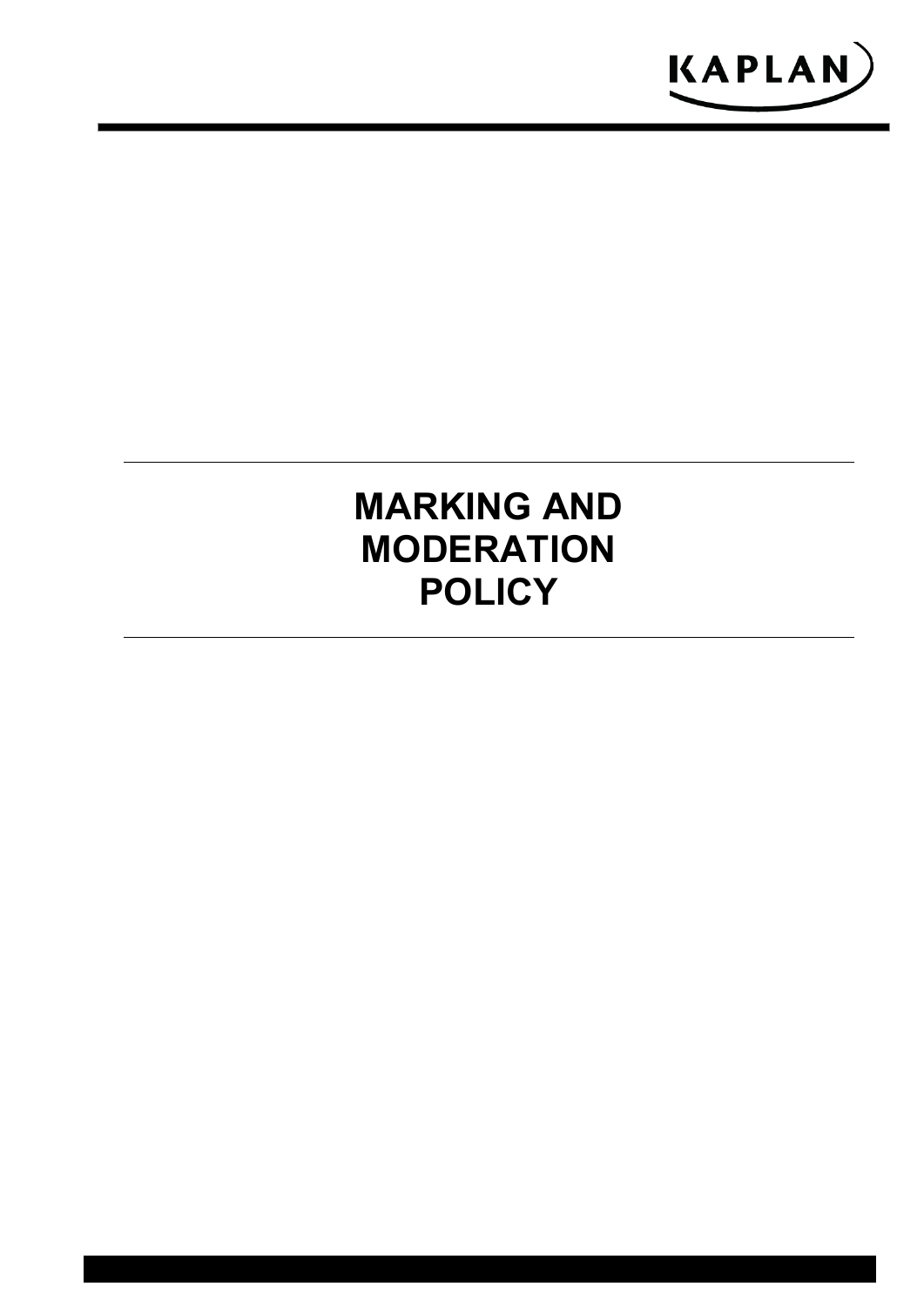

# **KAPLAN QLTS MARKING AND MODERATION POLICY**

#### **Multiple Choice Test (MCT)**

Each correct response to the MCT will receive 1 mark; no marks will be deducted for incorrect responses. Multiple answers will not be counted. The mark for the 2 parts of the MCT will be aggregated to derive the overall percentage mark. This overall percentage mark is rounded off to the nearest integer.

The pass mark will be determined by a 'Standard Setting Panel' convened by the Solicitors Regulation Authority (SRA) based on the Angoff method supplemented by statistical equating as appropriate.

The standard setting group of solicitors is convened by the SRA to decide, based on the individual questions on the paper, what score differentiates somebody who can be considered to have just reached the standard of a newly qualified solicitor in England and Wales from somebody who has not reached this standard. In reaching this judgment the group will consider competency as defined in the SRA Day One Outcomes and in the narrative description attached. For the avoidance of doubt this narrative description is itself derived from the SRA Day One Outcomes. A correction will be made for error measurement in the test using standard psychometric procedures (SEm). The Angoff method will be supplemented by the use of statistical equating as appropriate. In this way a pass mark which is empirically justified is established. Pass marks, calculated as percentages, are also rounded off to the nearest integer.

Following the examination the MCT will be reviewed statistically to confirm its reliability (coefficient alpha) and accuracy (SEm). Equality impact assessments may be conducted as appropriate.

The exam will be subject to review by the external examiner appointed by the SRA.

#### **Objective Structured Clinical Examination (OSCE)**

An assessor who has been trained in playing the role of the client will assess candidates' performance during the interviews. These assessors will mark candidates purely on skills, not on the law. All other exercises will be marked by solicitors and will be marked on both skills and law. They will be marked according to the criteria attached and informed by competency as defined in the SRA Day One Outcomes and the narrative description attached which is itself derived from these Day One Outcomes.

In order to pass the OSCE candidates must obtain the overall pass mark for the OSCE. In calculating a candidate's total score, law and skills will be weighted equally. In order to determine whether or not a candidate has obtained the overall pass mark, the candidate's total percentage mark is rounded off to the nearest integer.

The pass mark will be set using the borderline regression method. In essence an overall view is taken of whether or not a candidate reaches the standard of a newly qualified solicitor in England and Wales. The spread of candidates' marks are then reviewed in the light of these judgements and so a pass mark is determined. A correction will be made for error measurement in the test using standard psychometric procedures (SEm). In this way a pass mark which is empirically justified is established. Pass marks, as percentages, are also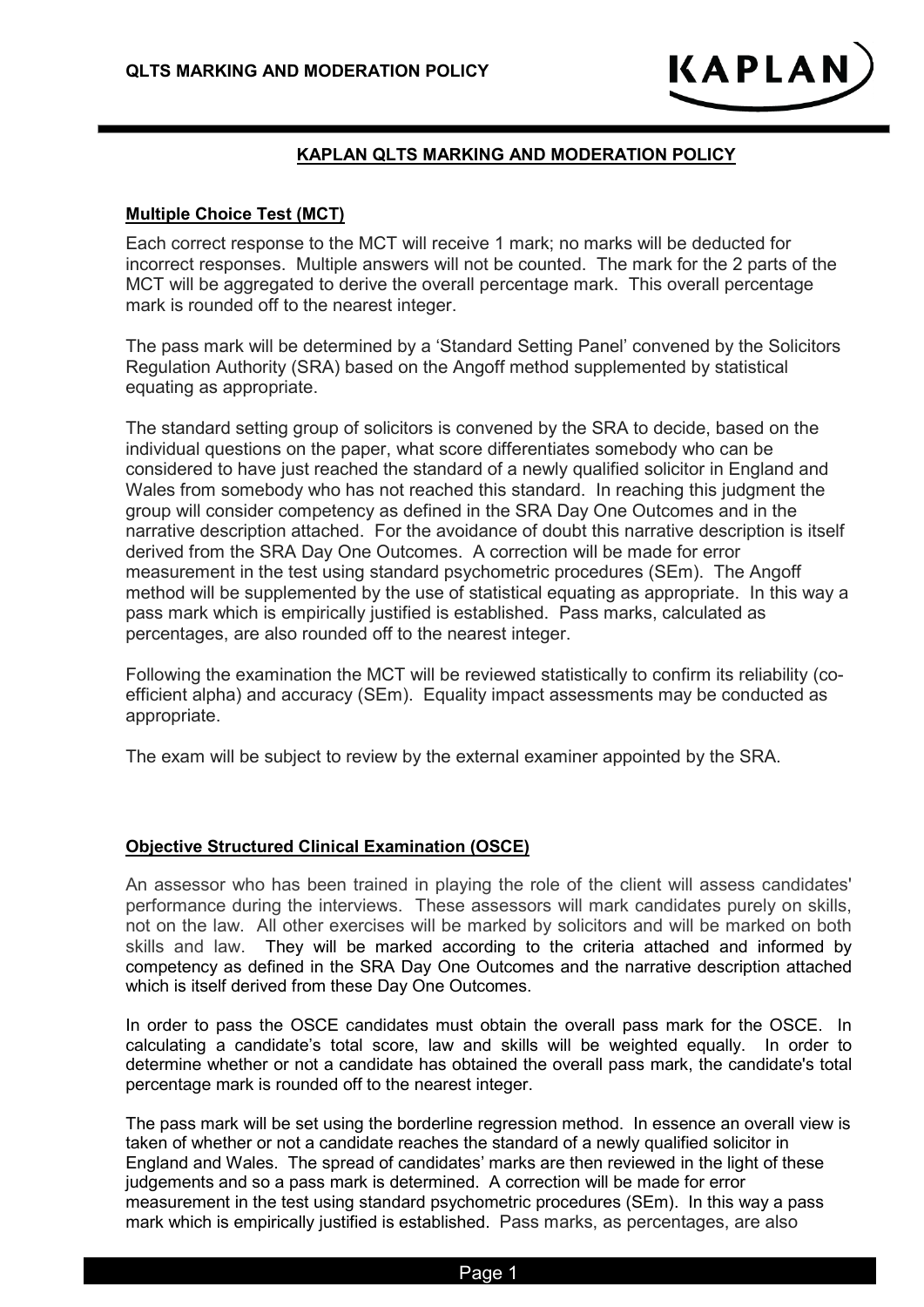

rounded off to the nearest integer.

Following the examination the OSCE will be reviewed statistically to confirm its reliability (coefficient alpha) and accuracy (SEm). Equality impact assessments may be conducted as appropriate.

The OSCE will be subject to review by the External Examiner appointed by the SRA.

Candidates who do not pass the OSCE will be given a breakdown of their marks by subject area and by law and skills. In order to present this breakdown, and because rounding off takes place only on a candidate's total mark, it is necessary to give the results to two decimal places. Nevertheless in order to decide whether a candidate has passed or not, the candidate's total mark is rounded off to the nearest integer. Candidates should also note that the statistical robustness of marks broken down in this way, by subject area and by law and skills, is inevitably less than that of the test as a whole. Our advice is therefore that candidates should not rely solely on these sub scores in deciding what areas to revise to prepare for future attempts at the assessment.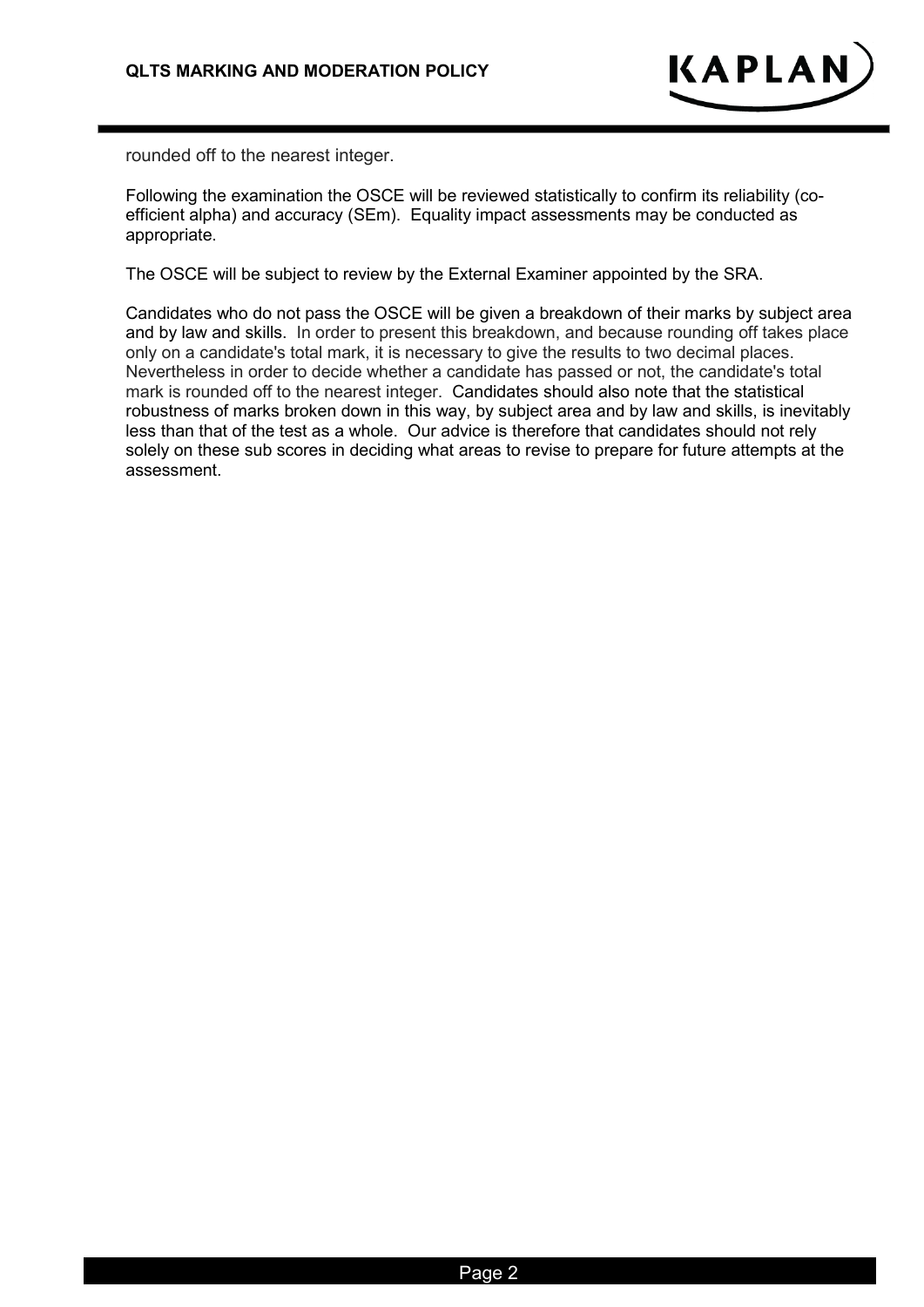

#### **Objective Structured Clinical Examination Outline Marking Criteria**

A: Superior performance: well above the competency requirements of the assessment B: Clearly satisfactory: clearly meets the competency requirements of the assessment C: Marginal pass: on balance, just meets the competency requirements of the assessment D: Marginal fail: on balance, just fails to meet the competency requirements of the assessment E: Clearly unsatisfactory: clearly does not meet the competency requirements of the assessment

F: Poor performance: well below the competency requirements of the assessment

G: Not applicable

#### **Interviewing**

|                           | $\mathsf{A}$ | $\mathsf{B}$ | C D E F |  | G |
|---------------------------|--------------|--------------|---------|--|---|
| Listening and questioning |              |              |         |  |   |
| Language and explanation  |              |              |         |  |   |
| Professional manner       |              |              |         |  |   |
| Client-focussed           |              |              |         |  |   |
|                           |              |              |         |  |   |

Builds trust and confidence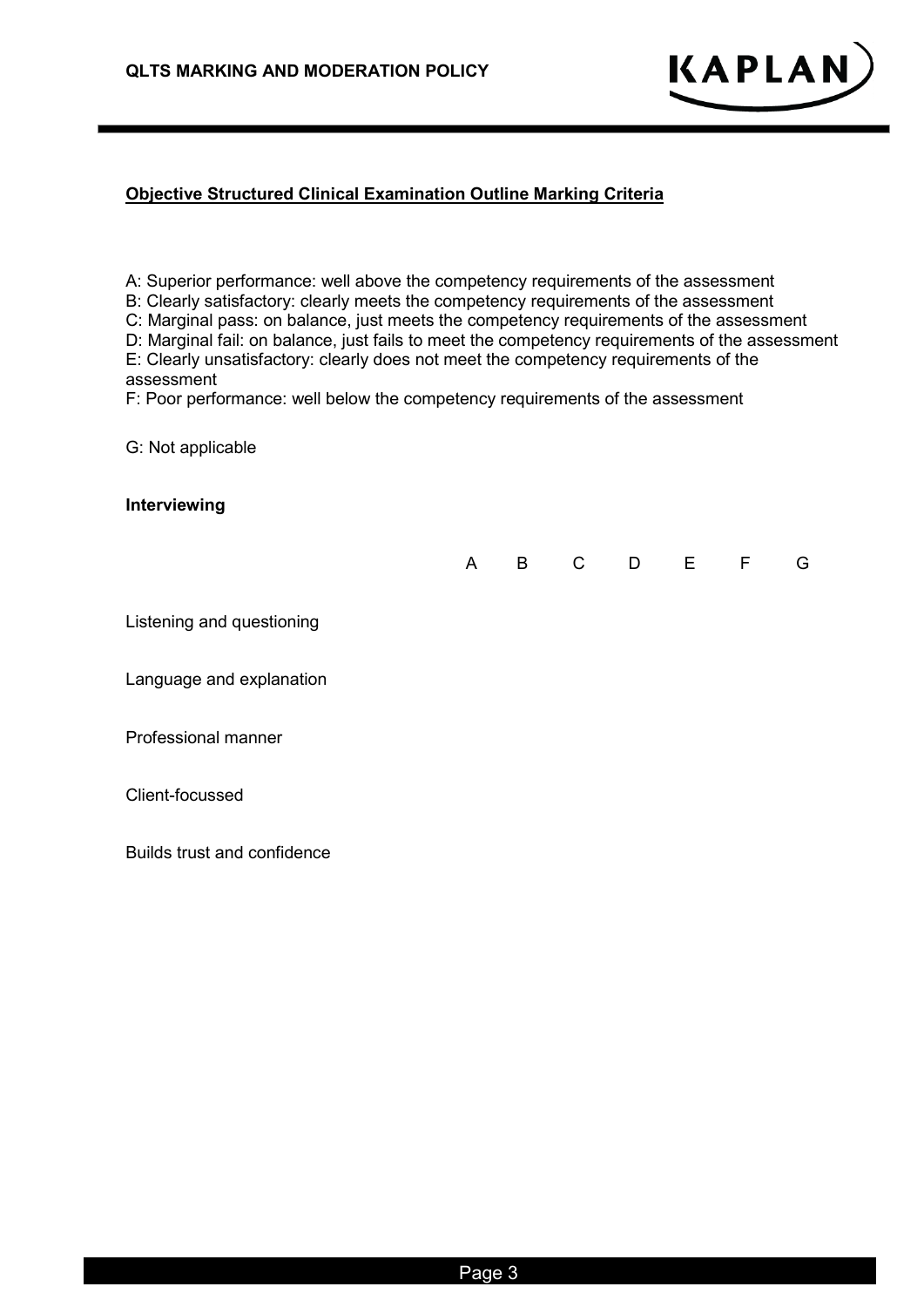

# **Attendance note**

|                                                         | $\mathsf{A}$ | B C | D <sub>E</sub> | $\mathsf{F}$ | G |
|---------------------------------------------------------|--------------|-----|----------------|--------------|---|
| Non- legal aspects<br>Obtained all relevant information |              |     |                |              |   |
| Identified appropriate next steps                       |              |     |                |              |   |
| Advice is client-focussed                               |              |     |                |              |   |
| <b>Legal content</b>                                    |              |     |                |              |   |
| Legally correct                                         |              |     |                |              |   |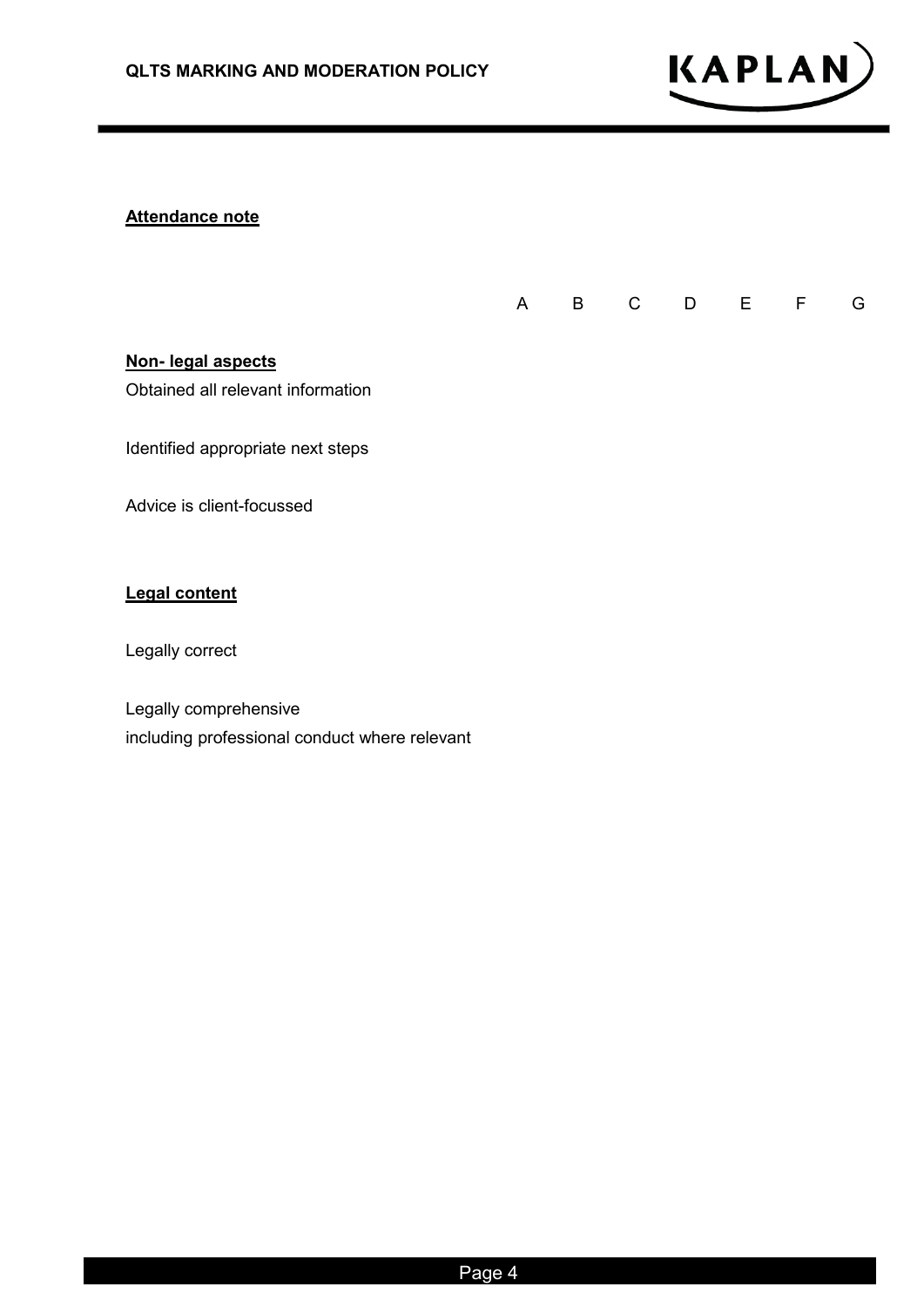

# **Advocacy/Oral Presentation**

|                                             | A |  | B C D E F | G |
|---------------------------------------------|---|--|-----------|---|
| <b>Presentation &amp; non legal aspects</b> |   |  |           |   |
| Appropriate language & behaviour            |   |  |           |   |
| Clear & good structure                      |   |  |           |   |
| Engages decision maker                      |   |  |           |   |
| Persuasive argument                         |   |  |           |   |
| Facts: correct & comprehensive              |   |  |           |   |
| <b>Legal Content</b>                        |   |  |           |   |

# Legally correct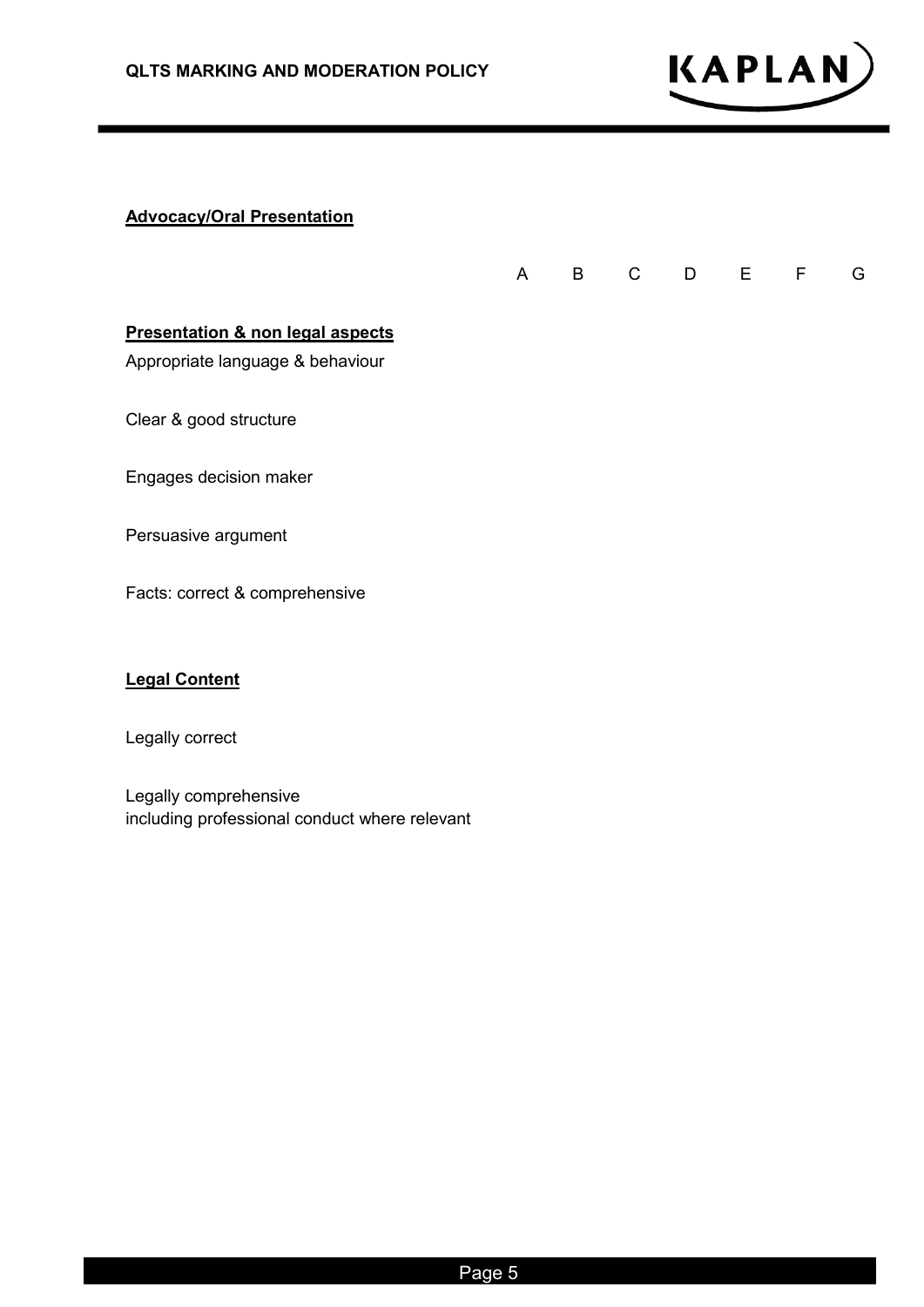

# **Legal Research**

|                                          | A | B | С | D | Е | F | G |
|------------------------------------------|---|---|---|---|---|---|---|
|                                          |   |   |   |   |   |   |   |
| <b>Skills</b>                            |   |   |   |   |   |   |   |
| Advice is client-focussed                |   |   |   |   |   |   |   |
| Finds important sources<br>& authorities |   |   |   |   |   |   |   |
| <b>Legal content</b>                     |   |   |   |   |   |   |   |
| Legally correct                          |   |   |   |   |   |   |   |
| Legally comprehensive                    |   |   |   |   |   |   |   |

including professional conduct where relevant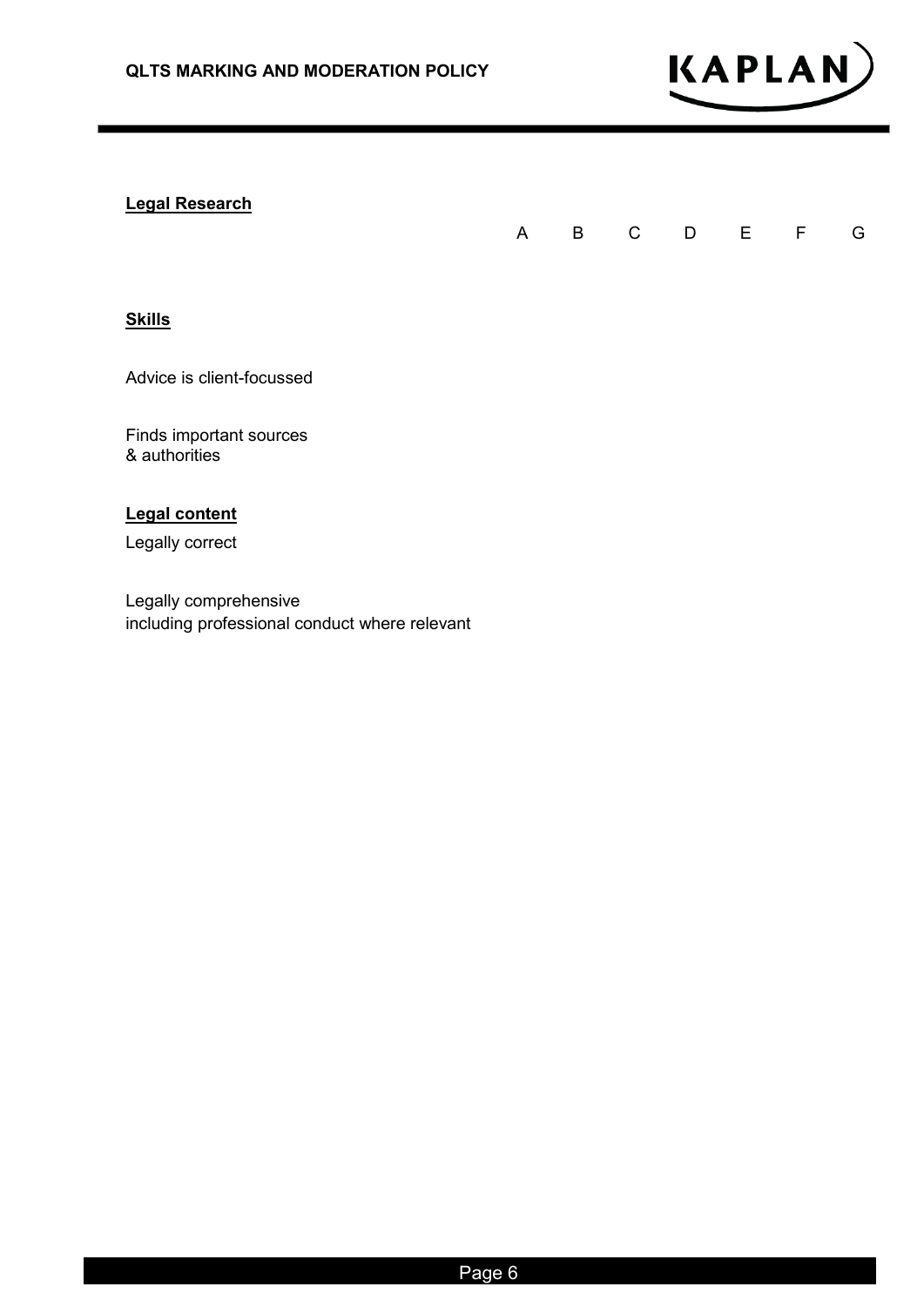

## **Writing**

|  | A B C D E F G |  |  |
|--|---------------|--|--|
|  |               |  |  |

#### **Style and non-legal content**

Clear, precise & acceptable English

Facts: correct & comprehensive

Content is recipient-focussed

# **Legal Content**

Legally correct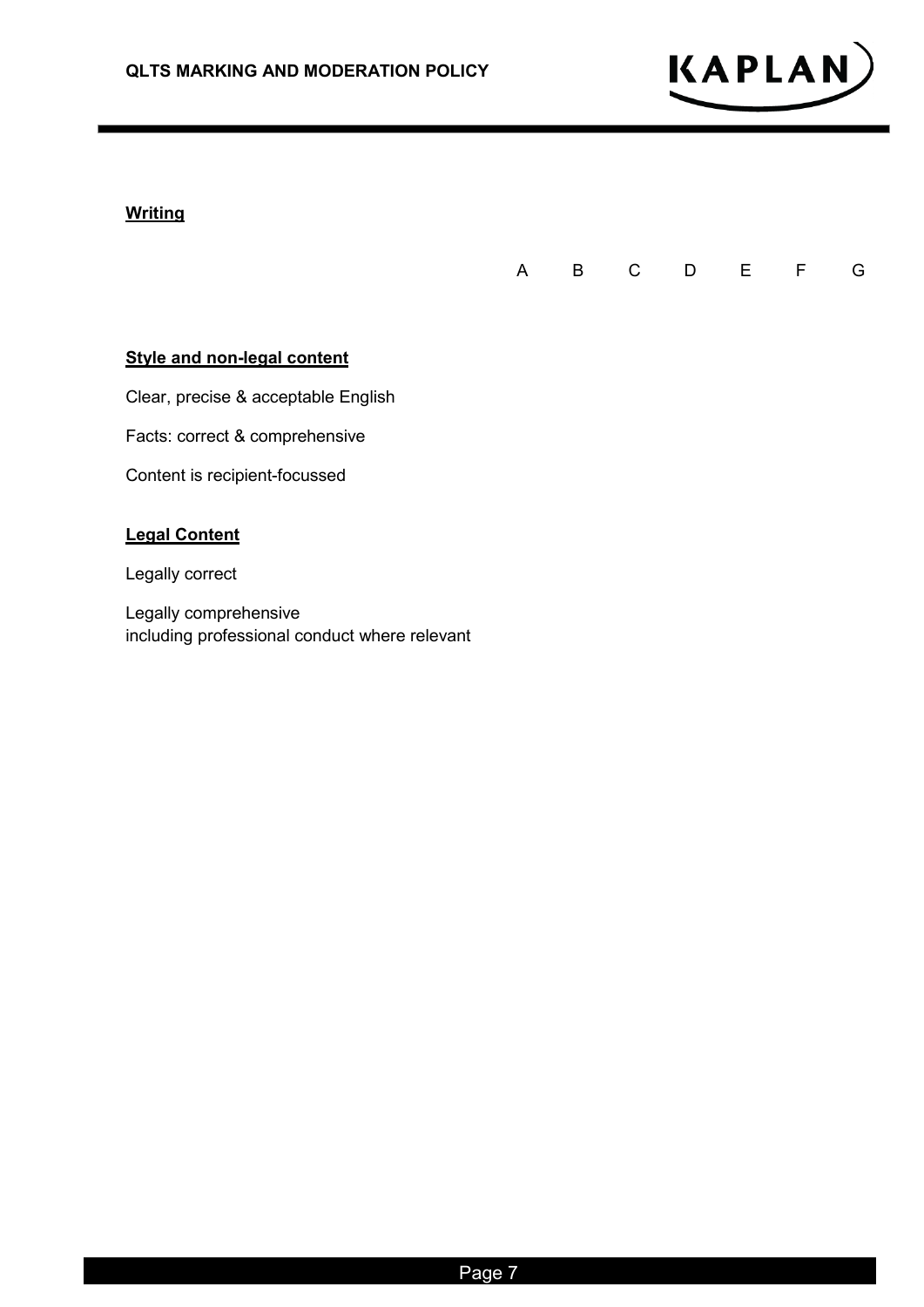

# **Drafting**

|                                     | A | B | C | - D | E | - F | G |
|-------------------------------------|---|---|---|-----|---|-----|---|
|                                     |   |   |   |     |   |     |   |
| <b>Drafting Style</b>               |   |   |   |     |   |     |   |
| Clear, precise & acceptable English |   |   |   |     |   |     |   |
|                                     |   |   |   |     |   |     |   |

# **Legal Content**

Legally correct